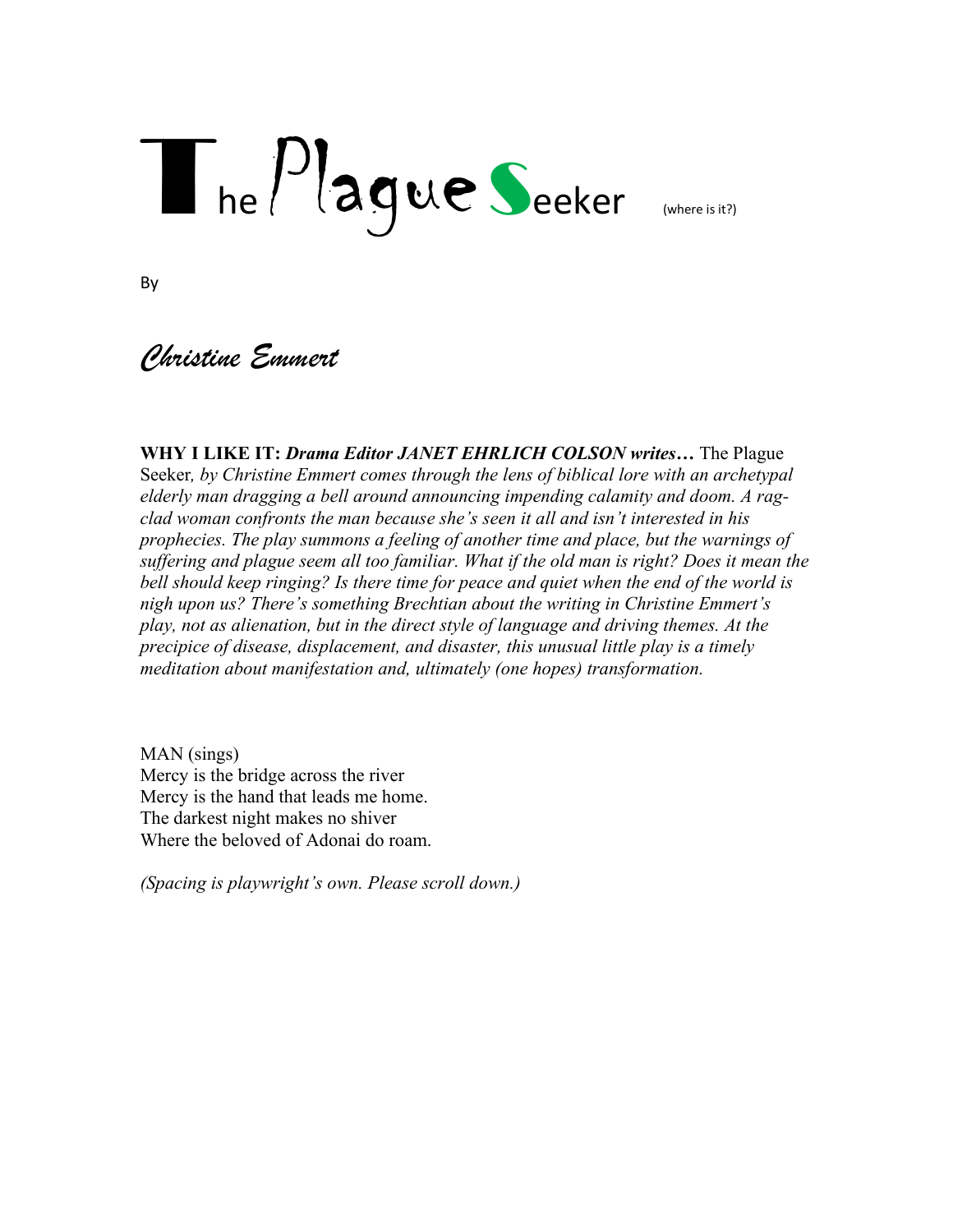## THE PLAGUE SEEKER

### THE PLAGUE SEEKER/a

Time: twilight

Place: Not determined

Characters:

Man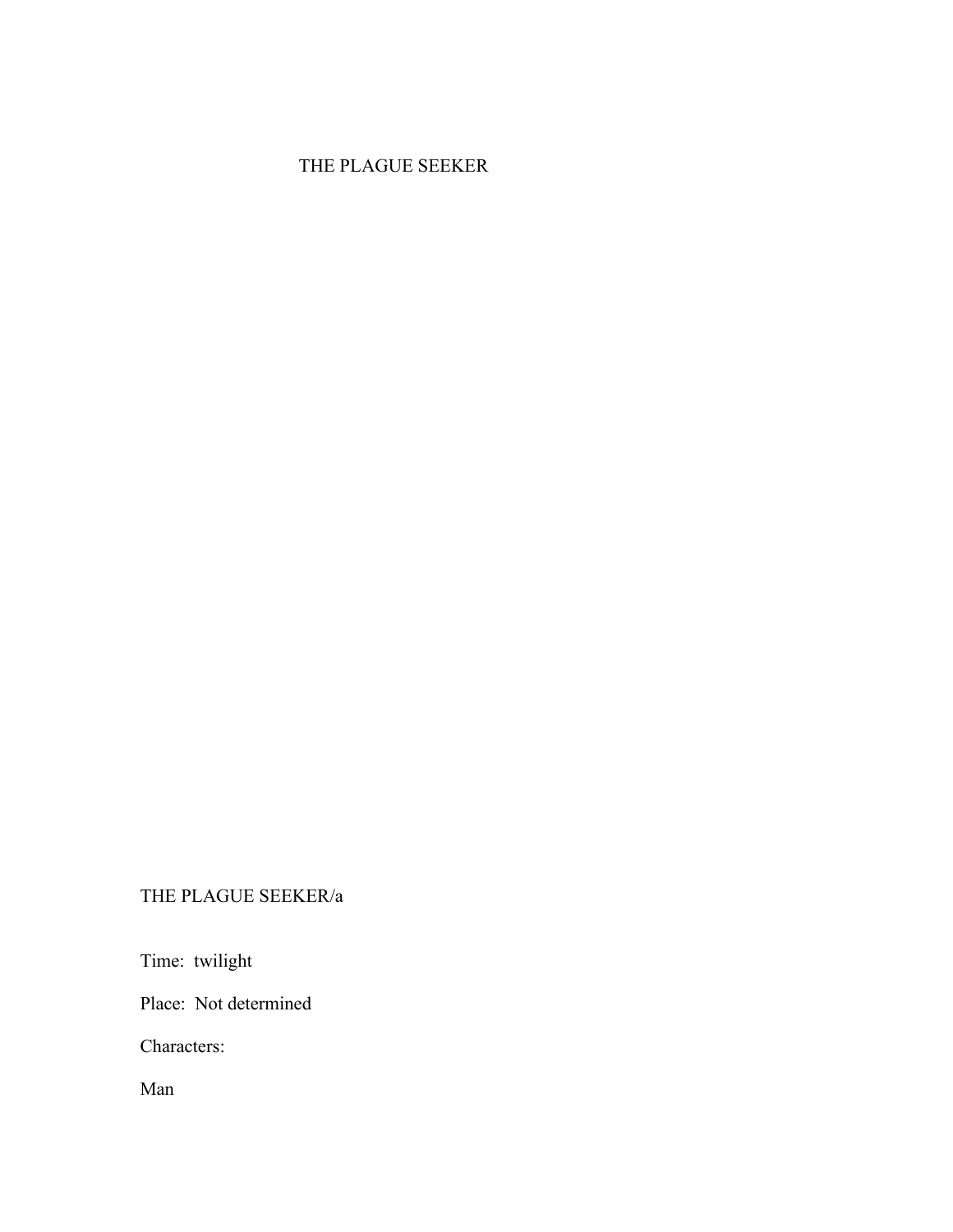#### Woman

Synopsis: A man with a bell comes warning of disasters. He stops briefly to talk with a woman who has lived through them. Then he continues on.

#### THE PLAGUE SEEKER/1

(an empty stage. An elderly man enters in rags. He is ringing a bell)

#### MAN

Flee! Flee! Sickness! Death! Your tongue will dry in your mouth! Your body will weep tears from your pores! You will be on fire on the coldest day!

 A WOMAN (she enters, dressed in rags as well) What are you talking about? Go away. You'll scare the children.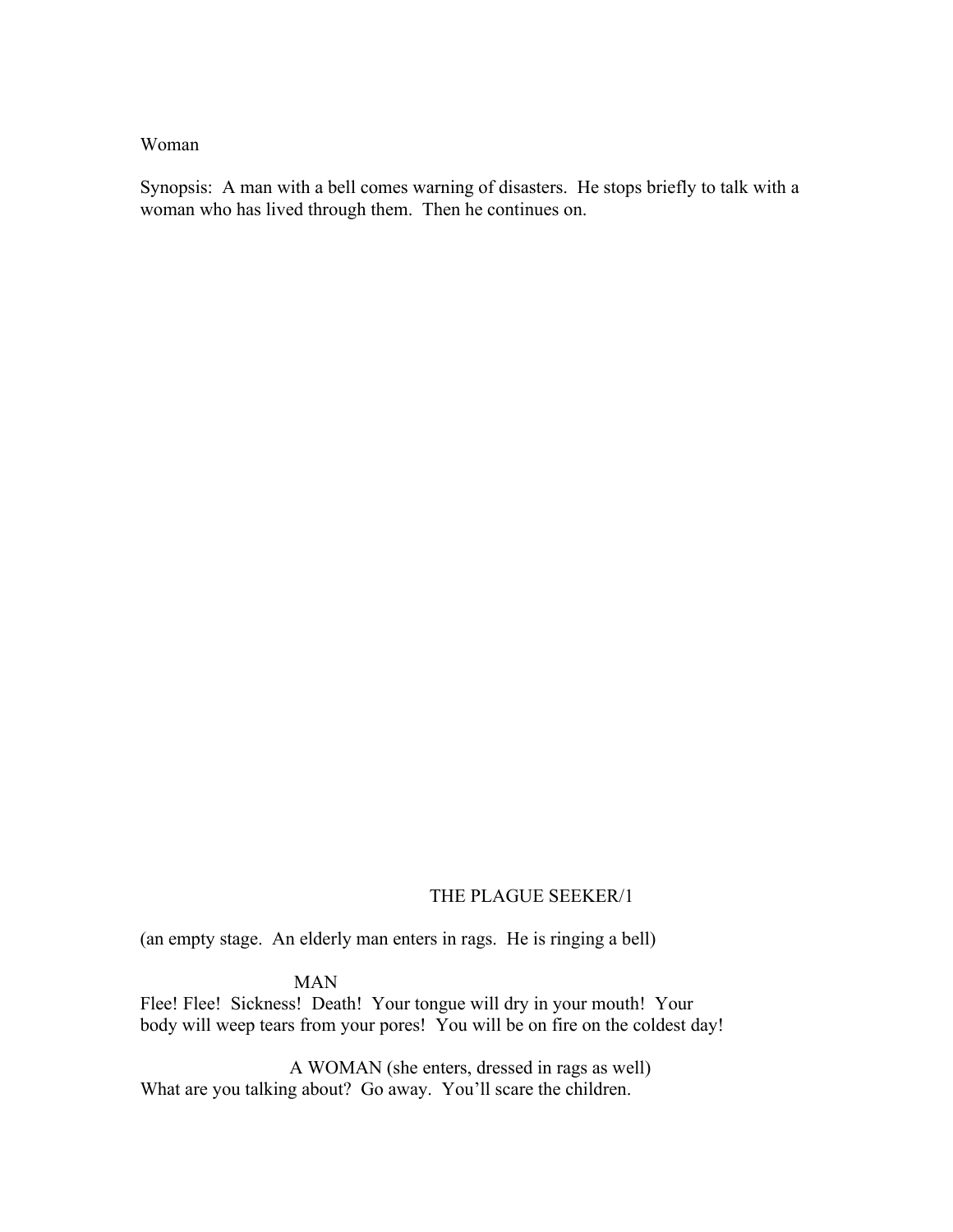#### MAN (ringing his bell louder)

Flee! Flee!

#### WOMAN:

I don't want to flee. We just got here. You can't imagine the journey. And who are you? I've never seen you. Are you a leper? You don't look as though you are missing any body parts. (he rings bell furiously) Stop it or I'll have to take the bell away from you.

 MAN (stops ringing the bell) You're no fun. Aren't you even scared of me? A little?

#### WOMAN:

No. If I'm scared of you, I have to be scared of everything. We just got here. From a place where they used more than bells to frighten us. We just finished the house. (she gestures to the right) My children just settled down for the night. And then you come, ringing that great big bell.

#### MAN

Not such a big bell. (whispers) I stole it.

#### WOMAN

Why would you want to do that? Go put it back. And move on with your threats of death and disease. I've been hearing those for the last hundred years now. Maybe more.

#### MAN

You're still around and kicking. Why complain?

#### WOMAN

Do you know how many villages I've been thrown out ? do you understand that the promised land was never in sight? I've survived it all – the death and rape and pillage. But others haven't. Others whom I loved. Now I am tired. I am here. I have children. I don't need some strange man with a big bell to come and tell me it's all going to happen again. I was the outsider and I moved on. Now you are the outsider. YOU move on. THE PLAGUE SEEKER/2

#### MAN

Where should I go? I don't have a home. I follow the others who are looking for one. Then my job is to frighten them away.

#### WOMAN

Some job! Who gave you a job like this?

#### MAN

I don't remember. It was a long time ago. I was told I was part of the story.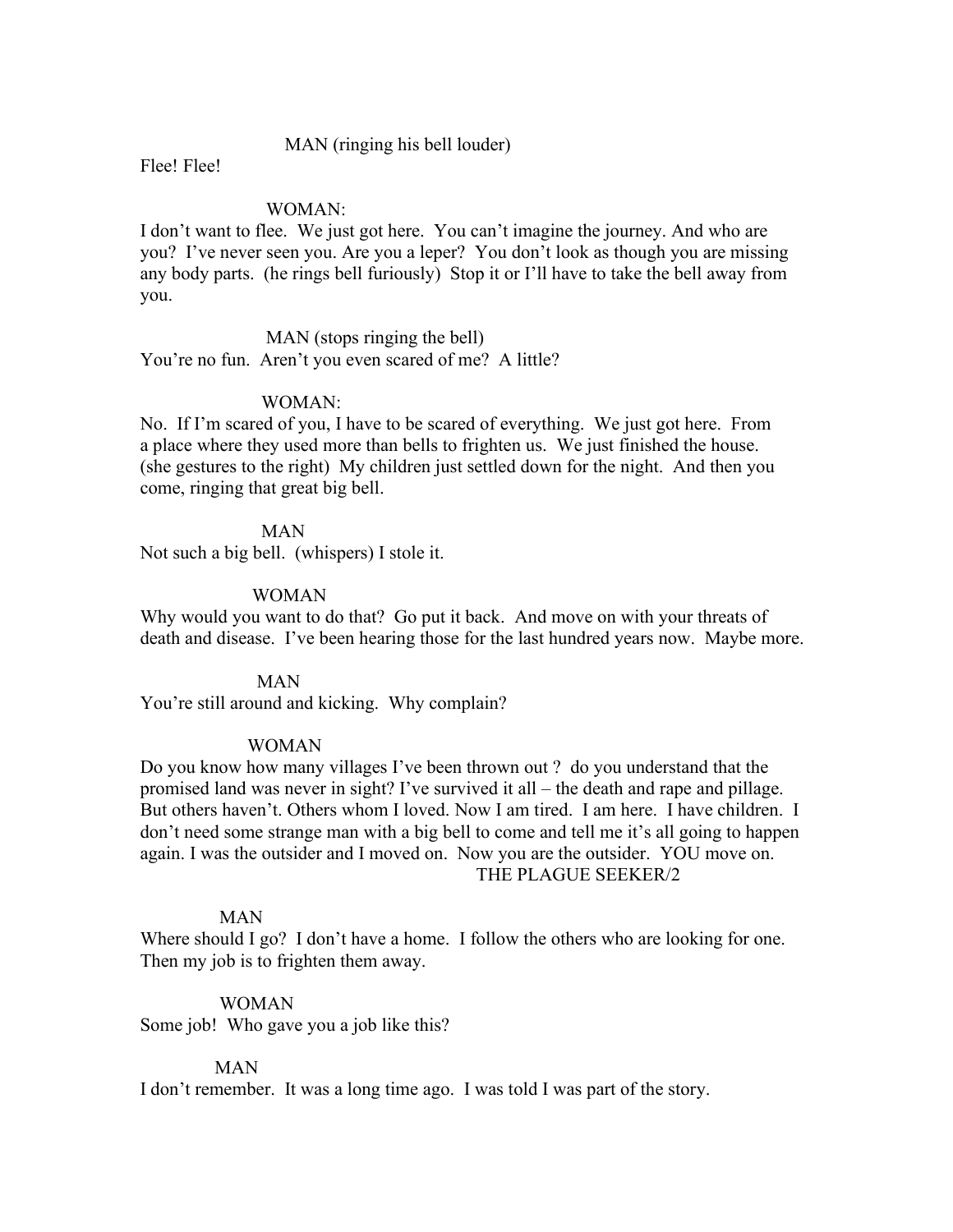#### WOMAN

From whom did you steal that ridiculous bell.

#### MAN

The same being who told me to follow after. He said someone eventually would want to give me a home. I would stop wandering. He turned away for a moment. I grabbed the bell and ran.

#### WOMAN

Well, you can stop right now and sleep over there (points) by the wall. If you promise to be quiet.

#### MAN

O, thank you so much.

#### WOMAN

Just give me the bell.

#### MAN

No. I can't do that. How would you know I was here except for my bell? It tells you to pay attention to me. Take notice. Sometimes we blend into the scenery. No one even sees us. The outsider. You know that.

#### WOMAN

I've never had a bell. I had a community that walked with me.

#### MAN

Then you were never alone. (rings bell loudly and dances around) Ha! Ha! Ha! (she just stares at him) We are always alone. Looking for a promised land that doesn't exist.

#### WOMAN

It is promised. Only Moses isn't allowed. Moses was the first outsider. He spoke of plagues too….but not for us….He said we should not look for the plagues. (sharply) And neither should you. If you put away the bell, you could join us.

#### THE PLAGUE SEEKER/3

#### MAN

I never met Moses. He was always gone by the time I got there. I was held back at the Red Sea. Good thing too. I have a fear of water.

#### WOMAN

They talk about you in the temple. Not you, exactly, but someone like you who is an Outsider to us. A wanderer. And the world thinks We are outsiders. Wanderers.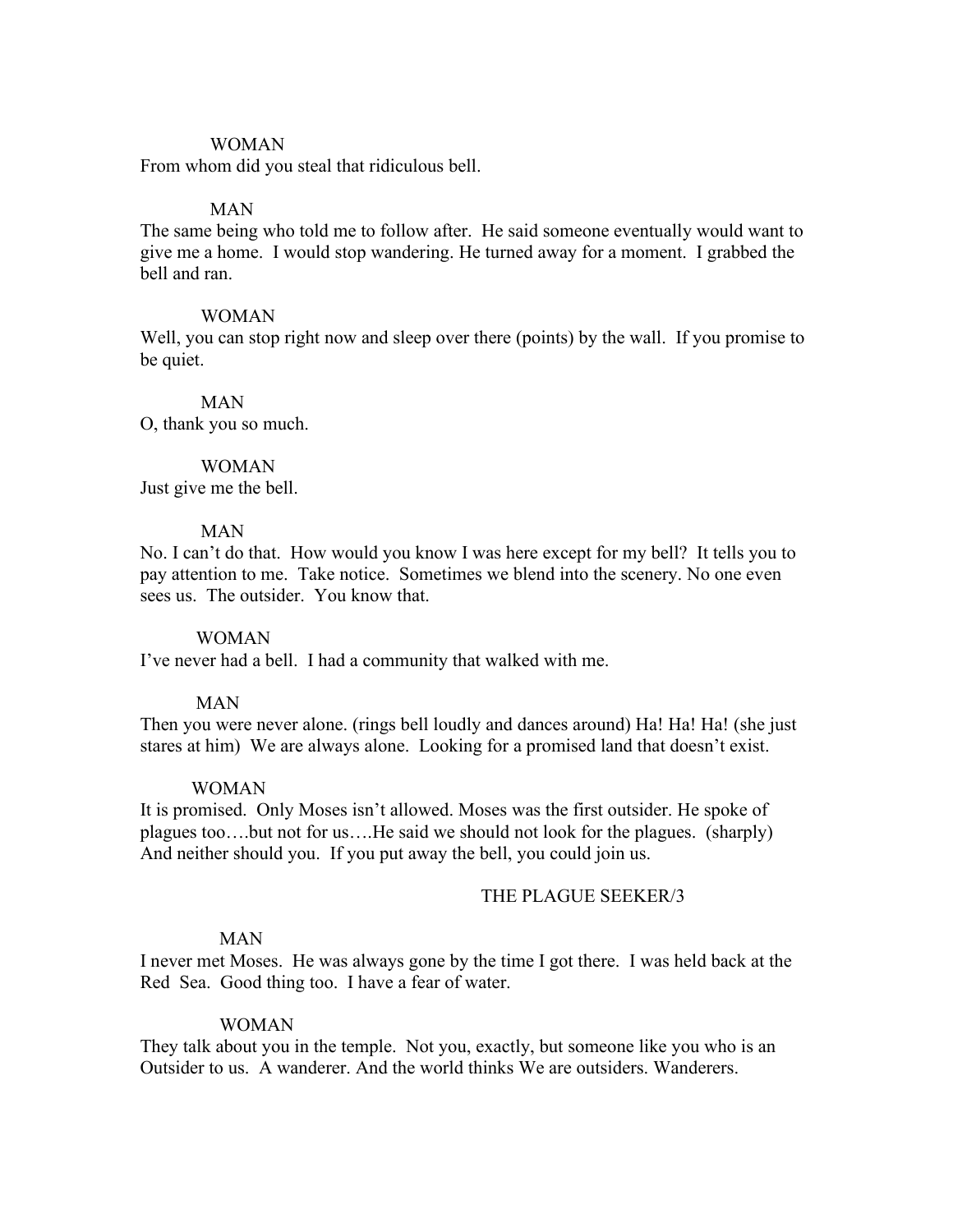#### MAN

But you have a house and sleeping children…..

#### WOMAN

I didn't always. I too followed the plagues and the wars and the destruction of the Temple. And then I came to this peace….this Zion.

#### MAN (sings)

Man like the flower is born To have his roots shorn Like a shadow he cannot last where the Great light is cast. (rings the bell)

#### WOMAN

That's sad. But not as sad as what you cried when you first came.

#### MAN

I am the plague-seeker. You must leave me outside of your community. If you let me in, I will destroy you. There are things a community cannot contain.

#### WOMAN

You said someone will give you a home.

 MAN Jeremiah was my name, and Isiah and Ezekiel.

#### WOMAN Let me go in to my children. You are wearying me.

 MAN (sings) Mercy is the bridge across the river Mercy is the hand that leads me home. The darkest night makes no shiver Where the beloved of Adonaii do roam.

#### THE PLAGUE-SEEKER/4

#### WOMAN

Foolish old man, what will happen when you find your plague? When your skin splits? When your tongue dries out? When Mercy forgets you?

#### MAN

I will sing unto the Great a new song. (with a laugh) And I will ring my bell again and again to warn the others.

#### WOMAN